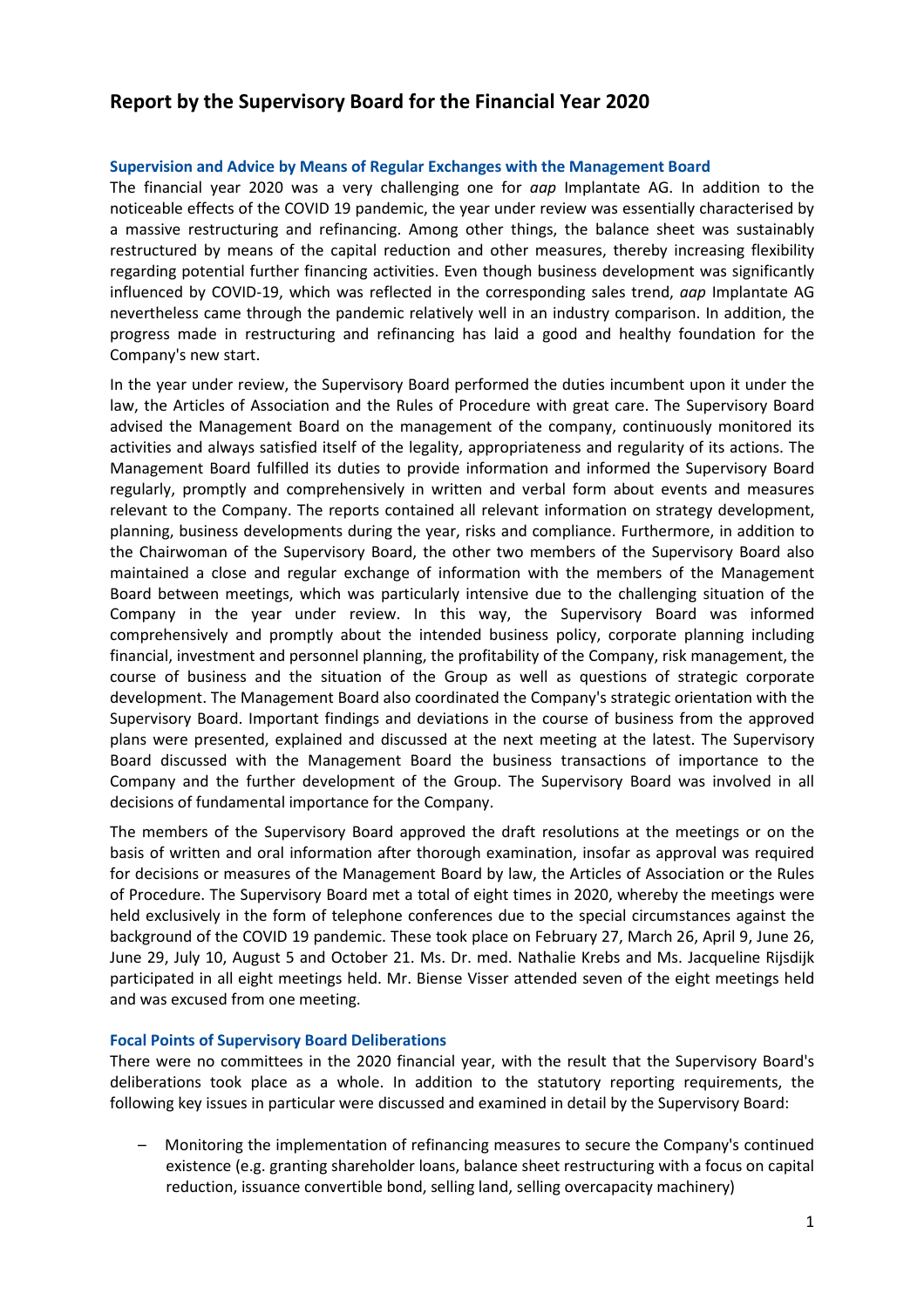- Monitoring the implementation of identified restructuring measures to reduce costs and increase efficiency (e.g. staff reduction via transfer company, renegotiation of IT and rental agreement with reduction of rental space, measures to reduce manufacturing costs)
- Discussion of the impact of the COVID 19 pandemic on the Company with the Management Board and derivation of appropriate measures as well as monitoring implementation (e.g. introduction of short-time work, use of government aid programmes)
- Monitoring of the QM-relevant audits conducted in financial year 2020 with a focus on successful recertification of the Company under MDD by 2024
- Discussion and evaluation of further potential measures to reduce costs and strengthen the financial base in order to demonstrate the assumption of going concern in the context of the preparation of the annual financial statements 2020
- Annual and consolidated financial statements as at 31.12.2019
- Discussion and monitoring of the management of operational and strategic risks
- Evaluation of strategic alternatives to increase value including, among others, development partnerships, distribution and licensing agreements as well as joint venture agreements up to corporate transactions (e.g. mergers, share or asset deals as well as carve-outs)
- Sales increase through expansion of existing customer business and acquisition of new customers with a focus on the US market
- Activities around targeted CE and FDA approvals for silver coating technology with focus on obtaining regulatory approvals to prepare and start human clinical study
- Development activities related to the completion of the LOQTEQ® portfolio, in particular sterile packaged implants
- Activities with global partners with focus on development and distribution agreements
- Development of working capital management with a focus on higher inventory turnover, among other things through consistent consignment management
- Discussion of legal disputes and possibilities of their settlement as well as mapping of legal risks in financial reporting
- Renegotiation of Management Board contracts and expansion of the Management Board
- Act on the Implementation of the Second Shareholders' Rights Directive (ARUG II)
- Corporate Governance Code
- Management Agenda and budget 2021

The subject of regular consultations was the development of *aap* Implantate AG's sales, earnings and employment, the financial position, strategic prospects, the Group's further development and investment planning. The Management Board informed the Supervisory Board regularly and comprehensively about corporate planning, the course of business and the Group's current situation.

The Supervisory Board dealt in detail with the economic situation and with the operative and strategic development and discussed the further development of the Group.

## **Corporate Governance**

In the past fiscal year, the Supervisory Board continuously monitored the implementation of the provisions of the German Corporate Governance Code and the development of corporate governance standards. In December 2020, the Management Board and Supervisory Board issued an updated Declaration of Conformity in accordance with section 161 of the German Stock Corporation Act (Aktiengesetz/AktG) and made it permanently available to shareholders on the Company's website. Information on corporate governance within the company and a detailed report on the amount and structure of the remuneration of the Supervisory Board and Management Board can be found in the corporate governance declaration pursuant to Sections 289 f and 315 d of the German Commercial Code (Handelsgesetzbuch/HGB) and in the remuneration report of the consolidated annual financial report 2020. Both documents are also available on the Company's website.